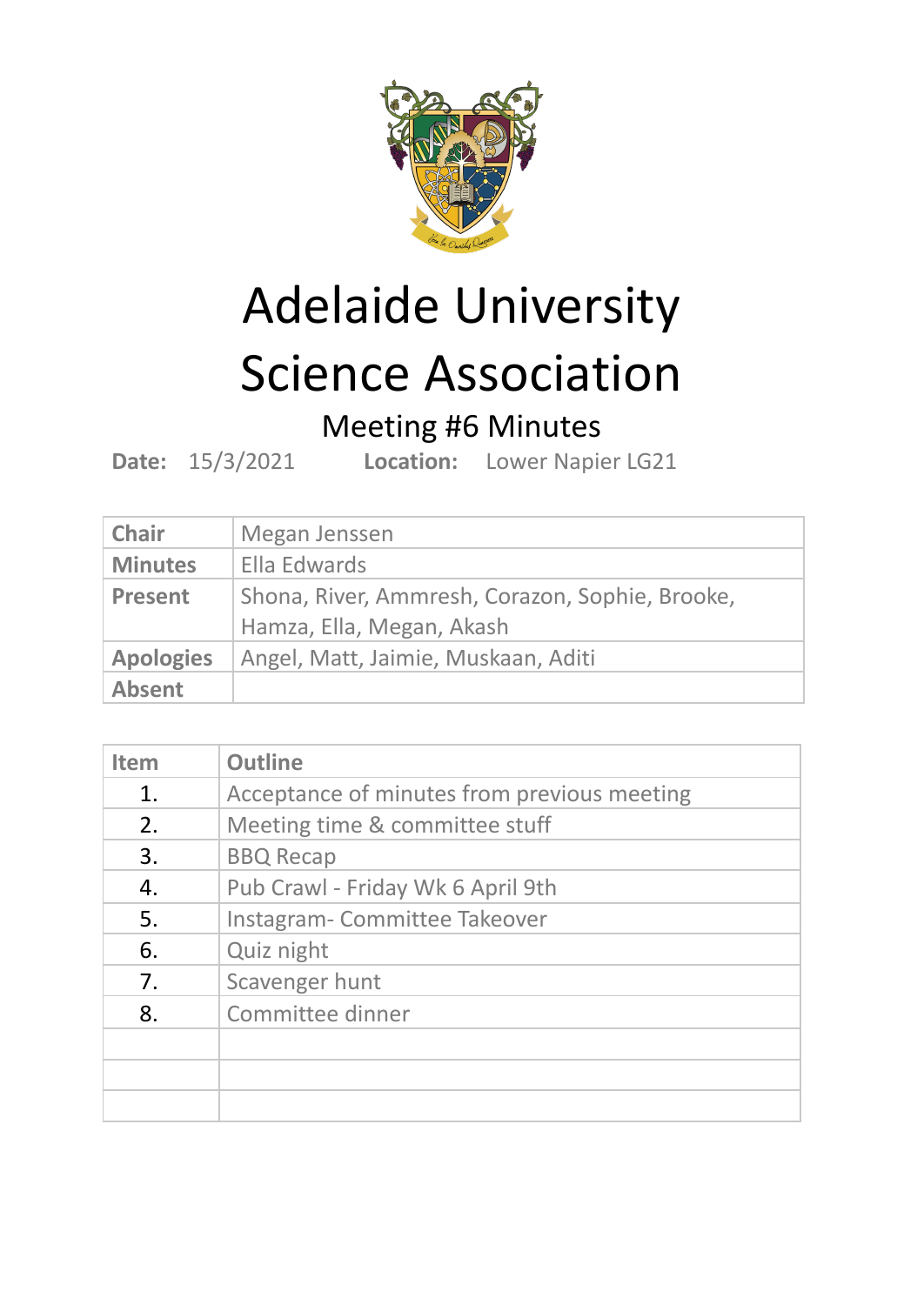| Item 1            | <b>Acceptance of minutes from previous minutes</b>                             |
|-------------------|--------------------------------------------------------------------------------|
|                   | Do we accept the minutes from the previous meeting?                            |
|                   | Seconded-Ammresh                                                               |
|                   | Opposed by none                                                                |
|                   |                                                                                |
| Item <sub>2</sub> | <b>Meeting time &amp; committee stuff</b>                                      |
|                   | alternate time options; Monday, Tuesday, Wednesday 6-7 (same                   |
|                   | number voted)                                                                  |
|                   |                                                                                |
|                   | too late coming into winter - another option is 5:30pm, Monday                 |
|                   |                                                                                |
|                   | Motion to accept Monday 5:30pm fortnightly as the new meeting time,            |
|                   | seconded by corazon. Opposed by none.                                          |
| Item <sub>3</sub> | <b>BBQ Recap</b>                                                               |
|                   | location, order size, setup, staffing                                          |
|                   |                                                                                |
|                   | Good position on lawns, closer to science buildings, good number of            |
|                   | people/staff on stall, some post-grad (more than last time).                   |
|                   | 11-3pm would be a better time to avoid early setup (set up at 10 to start at   |
|                   | 11), more staff to help with packdown, one marquee worked well (2 if weather   |
|                   | requires it).                                                                  |
|                   | BBQ \$100 and \$60 for delivery, mawson basement has BBQs for free (older      |
|                   | but seem to be safe) gas need to follow up - use for next BBQ.                 |
|                   | Seven bags of onions used, no GF sausages eaten, soft drinks used some left    |
|                   | over also need to be advertised available. Didn't plan GF sausages cooking (no |
|                   | specific spot for cooking/reheating).                                          |
| Item 4            | Pub Crawl - Friday wk 6 April 9th                                              |
|                   | Safety officer - Hamza (yes), Ella (maybe), Brooke (maybe)                     |
|                   | venue update; 5:30-8 sorted, 8-9 unconfirmed, 9-10 sorted, 10                  |
|                   | onwards is unconfirmed. Contact all other clubs and ask if they can            |
|                   | host us from 10:30 onwards. Could move Legends to 8-9 and cover                |
|                   | from 9pm.                                                                      |
|                   | food update; zambies (10% off and \$5 off margaritas, beers and shots),        |
|                   | betty's burgers (20% off), grilld (\$17 burger & beer), schnit house (10%      |
|                   | off) discounts                                                                 |
|                   | in-person sales roster for this week and next; Shirt sales                     |
|                   | Wednesday/Thursday this week and next week. Megan to count                     |
|                   |                                                                                |
|                   | remaining shirts. Have remainder available on Friday night at event.           |
|                   | Request booking form Wednesday in hub.                                         |
|                   | Akash/Corazon 10-11am                                                          |
|                   | Ella/Hamza 11-12pm                                                             |
|                   | Brooke/Sophie 12-1pm                                                           |
|                   |                                                                                |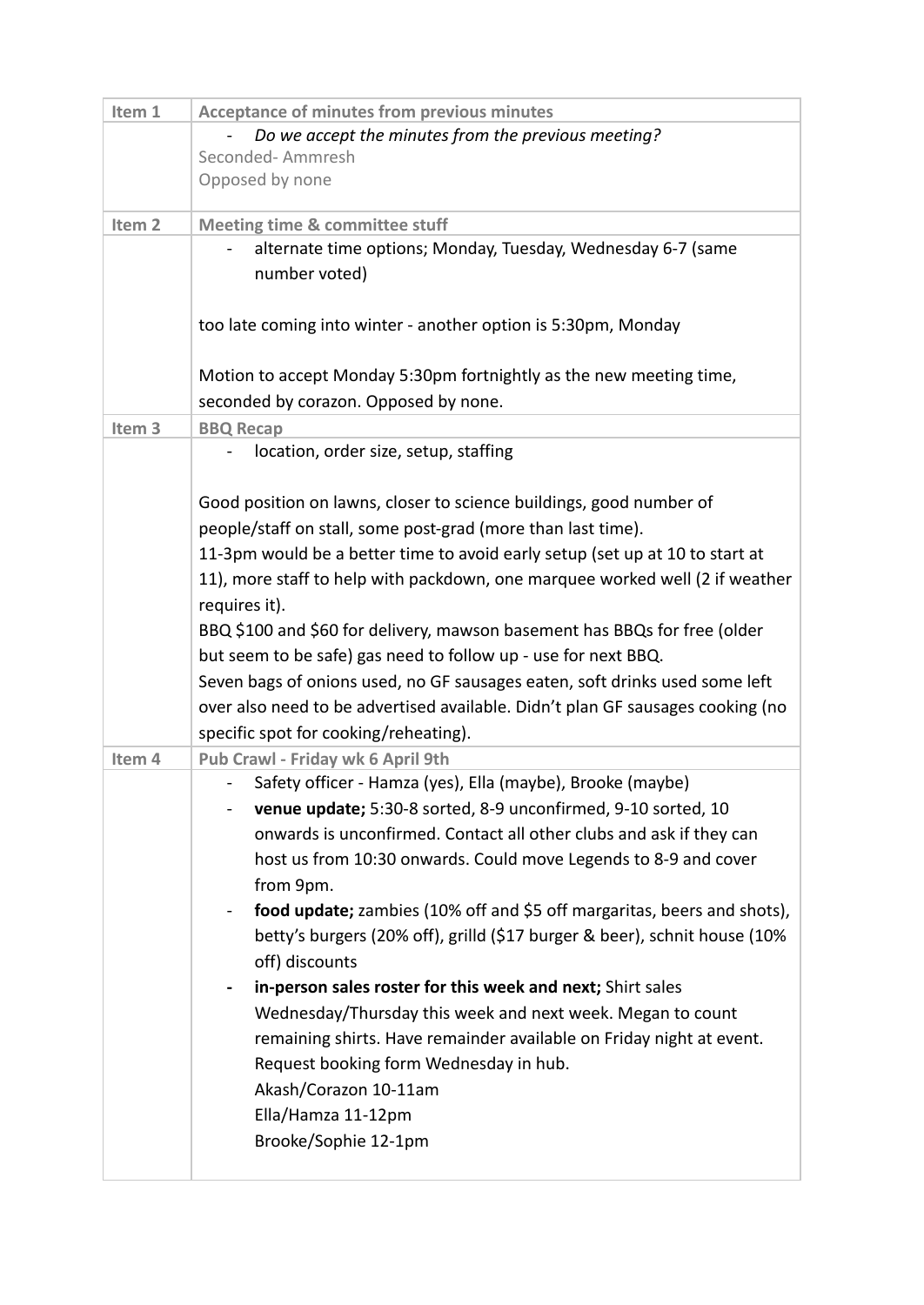|         | photographer; not ideal unless at uni bar and rhino room (last hour of<br>uni bar and start of rhino room). Ella to ask Jake for photography<br>5:30-7pm. Sophie to ask Caitlyn also. Corazon also has camera.<br>Motion to have photographer from 5:30-7pm dependent on seconded.<br>Seconded by ammresh, opposed by none. |                     |                                   |                      |             |                     |             |               |
|---------|-----------------------------------------------------------------------------------------------------------------------------------------------------------------------------------------------------------------------------------------------------------------------------------------------------------------------------|---------------------|-----------------------------------|----------------------|-------------|---------------------|-------------|---------------|
|         |                                                                                                                                                                                                                                                                                                                             | <b>Tues</b><br>wk 5 | Wed<br>wk 5                       | <b>Thurs</b><br>wk 5 | Mon<br>wk 6 | <b>Tues</b><br>wk 6 | wed<br>wk 6 | thurs<br>wk 6 |
|         | $10 - 11a$<br>m                                                                                                                                                                                                                                                                                                             |                     |                                   |                      |             |                     |             |               |
|         | 11-12p<br>m                                                                                                                                                                                                                                                                                                                 |                     |                                   |                      |             |                     |             |               |
|         | $12 - 1p$<br>m                                                                                                                                                                                                                                                                                                              |                     |                                   |                      |             |                     |             |               |
|         | $1-2$ pm                                                                                                                                                                                                                                                                                                                    |                     |                                   |                      |             |                     |             |               |
|         | $2-3pm$                                                                                                                                                                                                                                                                                                                     |                     |                                   |                      |             |                     |             |               |
| Item 5. | <b>Instagram- Committee Takeover</b><br>When - Week 7<br>Do we have enough people doing it? - people sorted                                                                                                                                                                                                                 |                     |                                   |                      |             |                     |             |               |
|         | $\blacksquare$                                                                                                                                                                                                                                                                                                              |                     | anything needed? - nothing needed |                      |             |                     |             |               |
| Item 6. | <b>Committee dinner</b>                                                                                                                                                                                                                                                                                                     |                     |                                   |                      |             |                     |             |               |
|         | When (mid semester break?)<br>potential dates to vote on in chat                                                                                                                                                                                                                                                            |                     |                                   |                      |             |                     |             |               |
|         | Week 1 (26th April week)                                                                                                                                                                                                                                                                                                    |                     |                                   |                      |             |                     |             |               |

| Item 7. | <b>Quiz Night</b>                        |  |  |
|---------|------------------------------------------|--|--|
|         | - Subcommittees for Quiz night (Week 11) |  |  |
|         | - Message in group chat - Brooke         |  |  |
|         | - Shona to organise donations/places     |  |  |
|         |                                          |  |  |

| Item 8. | <b>Scavenger Hunt</b>               |  |  |
|---------|-------------------------------------|--|--|
|         | - Talk to faculty for prizes        |  |  |
|         | - 3-4 people subcommittee - Ammresh |  |  |
|         | - Goosechase app                    |  |  |

| Item 9. | Sponsorship                                                                                                                     |  |
|---------|---------------------------------------------------------------------------------------------------------------------------------|--|
|         | - Wineries - maybe?<br>- SA path/health/pfizer/sahmri<br>dulux/department of defence/museum/zoos SA/SA water/Clinpath<br>$\sim$ |  |